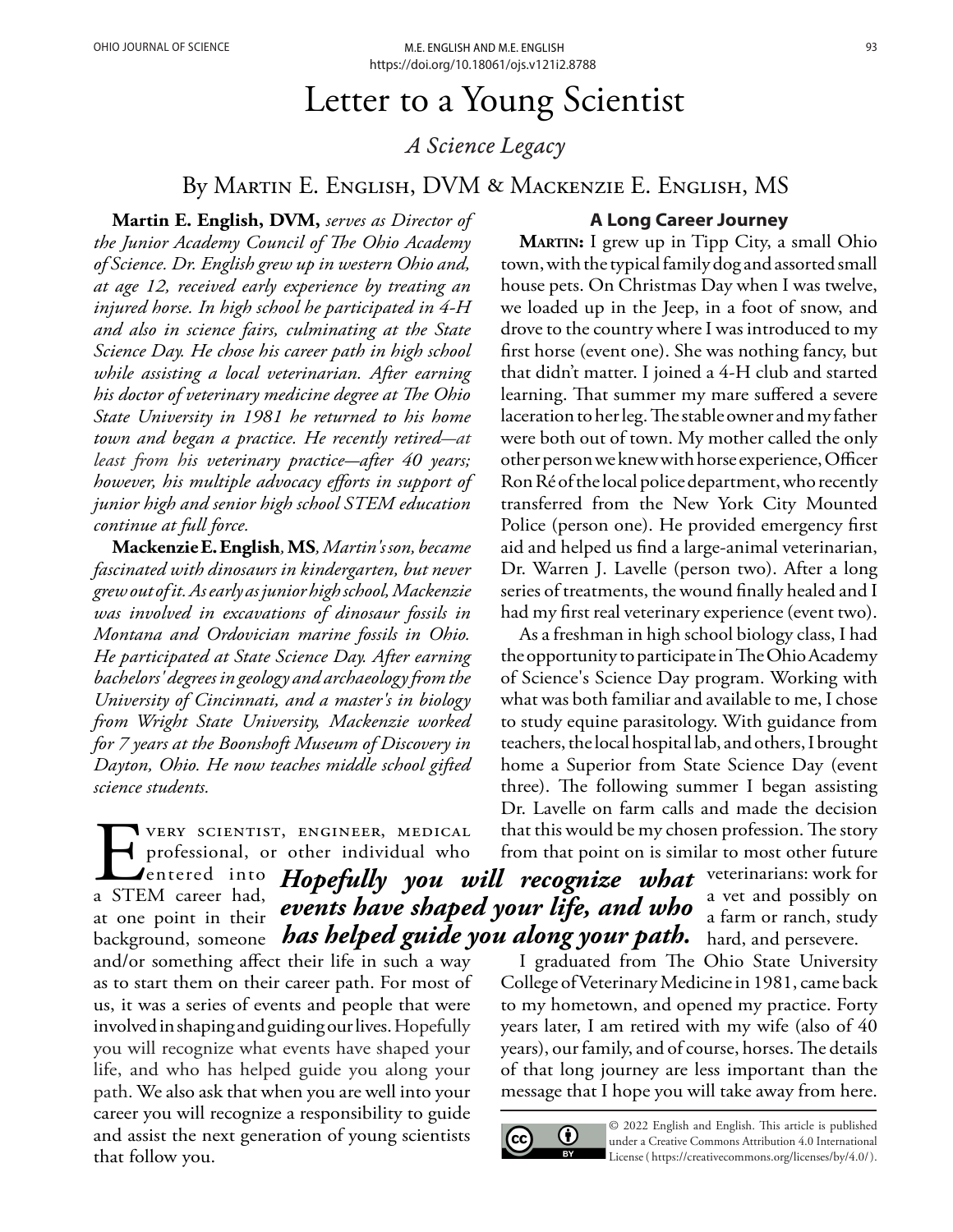#### **Paying it Forward**

Previous "Letter to a Young Scientist" submissions have focused on several themes: publishing your

research, collaborating with other researchers, choosing to complete research which answers your own questions, understanding that you will continue learning throughout

school. Think what would happen if helping to build up *Since 2006, over \$110,000 has been donated and distributed for the benefit of local students and the each of you were to help do something similar in your own community.* 

your lifetime, embracing changes in direction, and recognizing your mentors. All are important topics, but it is the last one that I wish to emphasize. Those individuals who helped guide you down your path did so voluntarily. At some point in their past someone helped them, and they made a conscious effort to *pay it forward*.

Shortly after opening my practice, I began *giving back* to my community by becoming a 4-H horse club advisor, serving as an EMT on the local emergency medical services department, and (later) serving as a local elected official. More relevant to this story is how I became involved in science education.

My high school alma mater gave up participation in the Science Day program around 1990. When my son was a junior in the same high school, the Science Day was reinstated. He did participate and I attended. My son did well and went on to District and State, but the local event itself was

disappointing. Students received a certificate, a ribbon, and a cookie. Almost no parents were there to encourage the

*After a few years helping to build up the local* (chairperson) *Science Day-and witnessing the benefits it provided to the students-I learned that none of the other 28 public school districts in the four counties near us participated in the Science Day program.*

of the Junior A c a d e m y Council, a position I still hold. I hope to continue

contributing to STEM education and student research programs for many years, but when the time comes that I must slow down, I have a backup plan. Meet my son Mackenzie!

### **A New Career Journey Begins**

**Mackenzie:** How many future paleontologists can one movie create? Never mind the many inaccuracies throughout the entire franchise. I was five in 1993 when *Jurassic Park* debuted, and *T. rex* tee-shirts and a lunch box were mandatory for kindergarten. Seven years later, when the Cincinnati

the school. Think what would happen if each of you were to help do something similar in your own community.

Since 2006, over \$110,000 has been donated and distributed for the benefit of local students and

> After a few years the local Science Dayand witnessing the benefits it provided to

the students-I learned that none of the other 28 public school districts in the four counties near us participated in the Science Day program. When I investigated, the reasons given by teachers and schools were lack of time, resources, and knowhow. With many partners, a plan was developed to create four county-wide fairs and invite any public, private, or home-schooled student to participate. As a result, the 2014 County Science Days took place with participants from 14 school districts. The County Science Days had highly qualified judges, thousands of dollars in awards, and no cost to students. The program has grown since then, enough that The Ohio Academy of Science allowed us to form a new OAS District in 2015. As the appointed host institution representative to the Junior Academy Council, I was able to learn best practices from other, longer established, District Science Days, and apply these practices to our district. I also volunteered to serve as Director

students, and school and community recognition was minimal. The following year, I went to other local professionals, businesses, and community organizations; they provided volunteer judges and several hundred dollars in awards. Sponsors paid the District Science Day registration fees for those students who qualified.

That same year I found some like-minded individuals and we formed a non-profit  $501(c)(3)$ corporation, not just to support the local science fair but to fund purchases of lab equipment, classroom technology and materials, field trips, and more.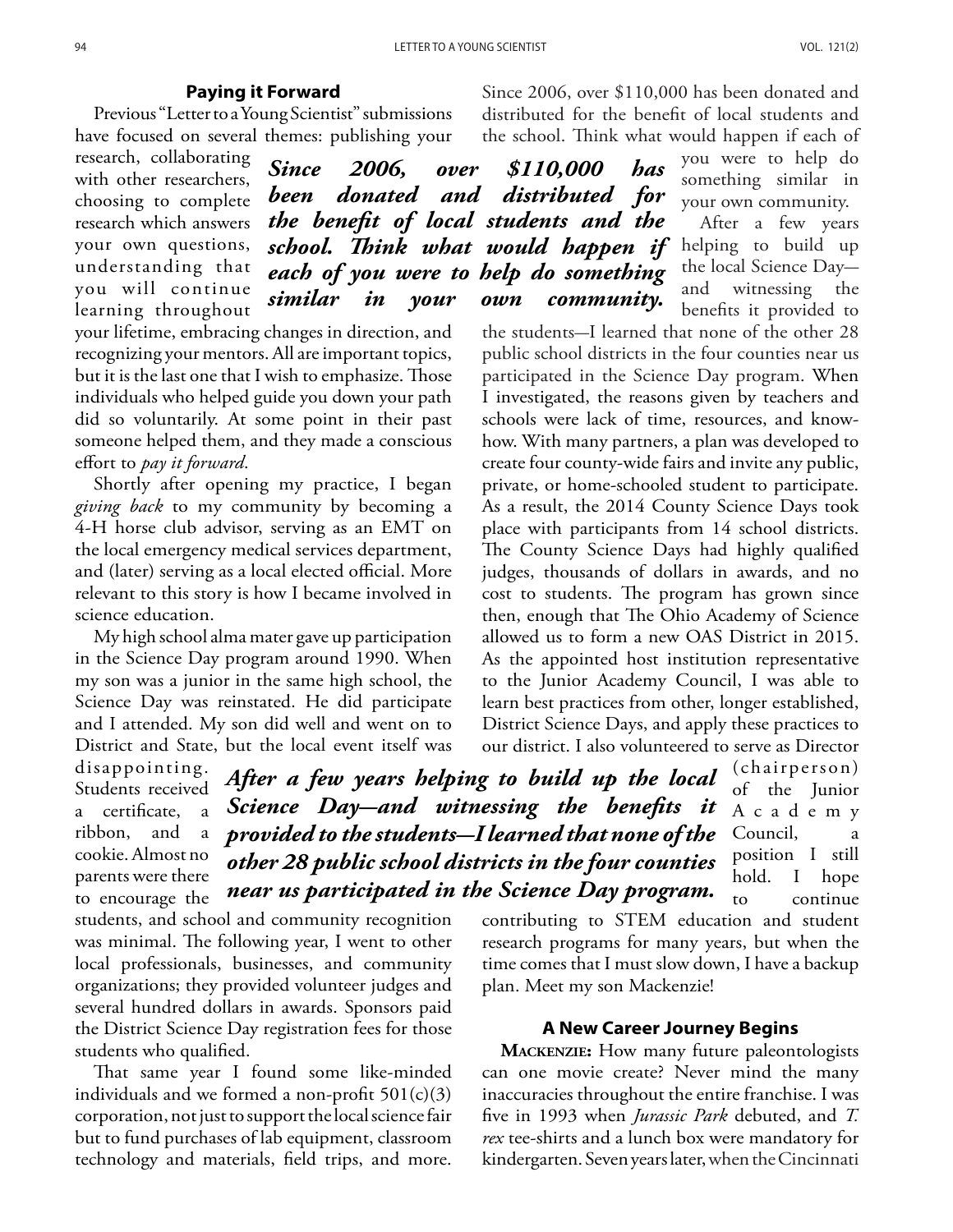Museum Center (CMC) hosted a *Jurassic Park* display, I was more excited to see the real fossils than the fake dinosaurs.

When classes began at Tippecanoe Middle School, my eighth grade language arts teacher gave us the assignment to write a letter to someone who we would like to meet. I wrote to Dr. Glenn Storrs, the vertebrate paleontologist at the Cincinnati Museum Center. The letter satisfied the assignment, and I thought no more about it until six months later

when Dr. Storrs replied. After the usual words of *hosted a* **Jurassic Park** *display, I*  encouragement, *was more excited to see the real* substitute-teacher-license. That he invited me to *fossils* attend the CMC *When the Cincinnati Museum Center fossils than the fake dinosaurs.*

Dinosaur Field School the following summer. This was a one-week educational, hands-on excavation of sauropod fossils in Montana. Who says no to that?

Experiencing geology and paleontology in the field is nothing like the classroom, and I wanted more. I joined the Dry Dredgers, a group of professional and amateur paleontologists in Cincinnati, which included University of Cincinnati (UC) Department of Geology professors. They held lectures at UC, and field days around the tristate area. No dinosaurs, but lots of marine fossils. As a high school junior, I participated in our local Science Day. My project involved the preservation of a fossil collected in Montana; in fact, one that I had excavated two-years prior. Many trips to the CMC were required, but the project was completed. It was also agreed that I could return to Montana that summer for a longer period.

High school graduation was followed by five years at UC, which included geology field trips and several more summers of field work in Montanaplus an amazing three weeks in the Himalaya. I completed internships at the CMC in vertebrate and invertebrate paleontology, archaeology, and museum collections management, earning a BS in geology and a BA in archaeology.

My next step was Dr. Lisa Kenyon, was a

biology professor at Wright State University. She was looking for a graduate student to assist with research. A master's degree in biology fit my goals,

and a couple meetings later, I was a grad student. The research was in adolescent science education, and involved inquiry-based learning. While my intentions were to become a fossil-collections manager in a museum, I knew that public education was a museum function as well.

#### **What to do Next?**

Armed with another degree, now I needed a job. There were few open museum positions,

so I fell back on my newly acquired science education skills and applied for a long-term license remained in "like new" condition because, after only

two months, I was hired as a science educator by the Boonshoft Museum of Discovery in Dayton, Ohio. During my first five years at the museum, I provided science demonstrations and instruction to students and adults: both at the museum as well as at school districts around the state. As the employee with the most laboratory background, I became the Laboratory Education Supervisor.

Then COVID-19 happened. The museum closed to the public-but not to education. The museum was already providing some online curriculum content videos to both schools and teachers prior to the pandemic; now that service suddenly became the priority. In the year that followed, I helped produce and render over 100 demonstration and instructional videos. These were made available for schools and students to use as part of their online, at home, instruction.

When schools reopened, many students were far behind in their learning. The museum offered a varied combination of science in box kits, video instruction, and scheduled classroom instruction options to area schools. By coincidence, my hometown school was conducting a Summer Academy in language arts, math, and science. In June 2021, the school contracted for a large assortment of museum services,

undecided until an accidental *My next step was undecided until an accidental*  $\,$ number  $\,$  of conversation with a former *conversation with a former biology teacher....*  biology teacher. His wife, *A couple meetings later, I was a grad student.* 

including a classes which I taught. There was a

bit of nostalgia being back in my old school. The program went well, and the museum received thankful reviews from the teachers.